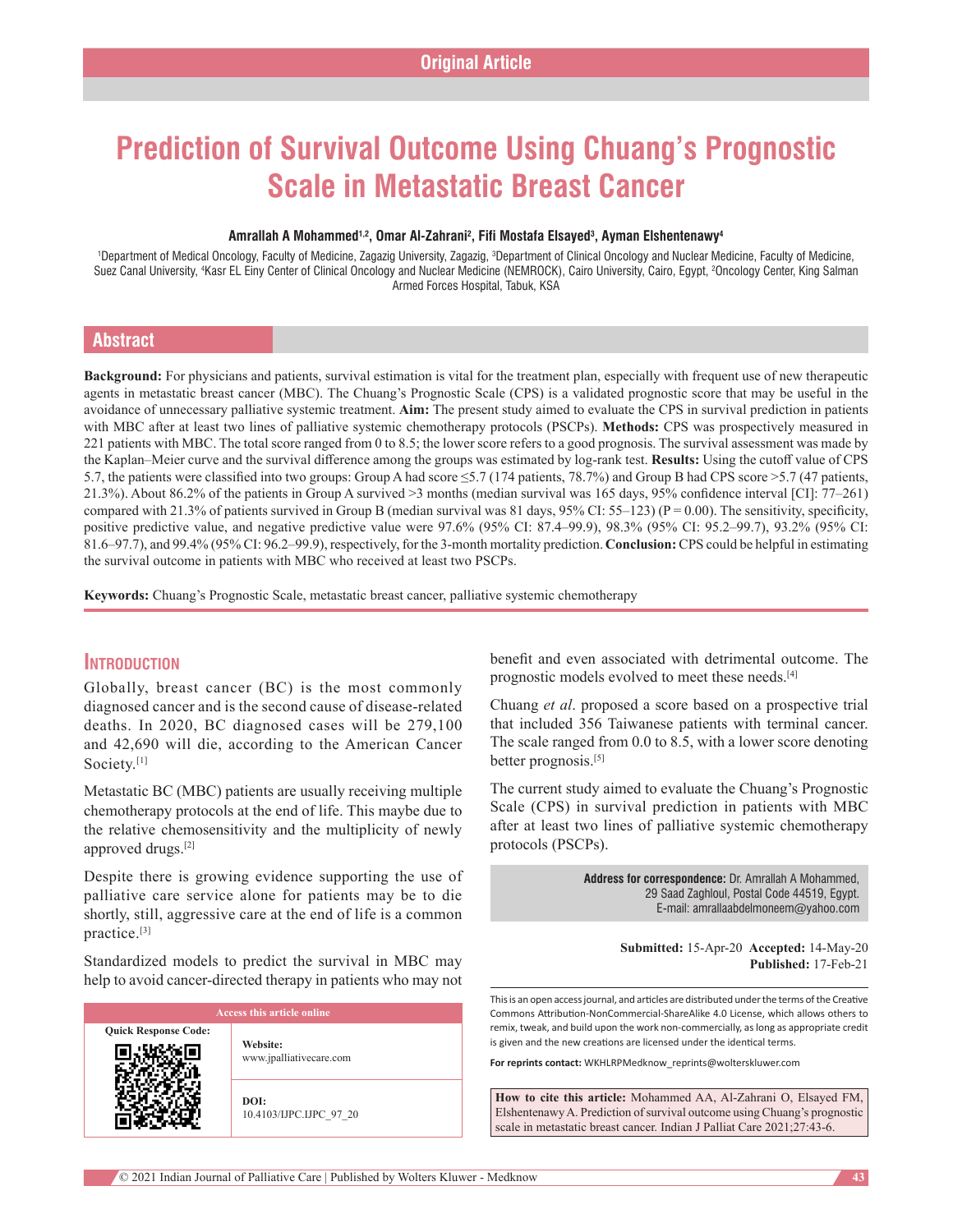# **METHODS**

A prospective study included 221 patients with MBC who were treated at Oncology Center, King Salman Armed Forces Hospital, KSA, and in Medical Oncology Department, Faculty of Medicine, Zagazig University, Egypt. The inclusion criteria were age ≥18 years, histopathological confirmed BC, radiological evidence of metastasis, and received  $\geq$ 2 chemotherapy protocols.

CPS was assessed at the first time encountering the patients. The required information to define the CPS score was collected by the main responsible physician (MRP). CPS scored according to eight items: cognitive impairment, tiredness, edema, ascites, lung metastases, liver metastases, weight loss, and Eastern Cooperative Oncology Group performance status (ECOG PS). Table 1 illustrates the scoring and severity.

The follow-up period was till death or at least 3 months. The cutoff value of CPS for 3-month prediction of death was determined by the receiver operating characteristic (ROC) curve. The survival was estimated by the Kaplan–Meier method, and the difference in survival among the CPS groups was estimated by log-rank test. The survival was defined as the time interval from scoring assessment until the last followup or death.

**Table 1: The Chuang's Prognostic Scale; severity band scoring**

#### **Statistical analysis**

It was carried out by SPSS 22.0 for Windows (SPSS Inc., Chicago, IL, USA).  $P < 0.05$  was considered statistically significant.

## **Results**

The main clinical, pathological, and demographic features of 221 eligible patients with MBC are illustrated in Table 2. The majority of the patients are postmenopausal, and capecitabine represented the most commonly used chemotherapy (39.8%). A total of 160 patients (73.4%) survived more than 3 months.

The cutoff value of CPS was 5.7 for 3-month mortality prediction, referring to ROC curve [Figure 1]. Based on this value, our patients were divided into two groups: GroupA that included a CPS score  $\leq$ 5.7 (174 patients, 78.7%) and Group B had CPS score >5.7 (47 patients, 21.3%).

Nearly 86.2% of the patients in Group A survived >3 months when compared with 21.3% of patients who survived in GroupB.

Table 3 illustrates the criterion values and coordinates of the ROC curve (sensitivity, specificity, positive predictive value [PPV], and negative predictive value [NPV]).

The median CPS score was 4.2. For all the patients, the median survival was 152 days (95% confidence interval [CI]: 55–261),

| <b>Category</b>              | <b>Degree</b>    | <b>Description</b>                        | <b>Score</b>   |
|------------------------------|------------------|-------------------------------------------|----------------|
| <b>ECOGPS</b>                | 1                | $0 - 1$                                   | 0.0            |
|                              | $\mathfrak{2}$   | $\mathbf{2}$                              | 1.5            |
|                              | 3                | 3                                         | $\overline{c}$ |
|                              | 4                | 4                                         | 3              |
| Cognitive impairment         | 0                | Never happened                            | 0.0            |
|                              |                  | Lethargy                                  | 0.5            |
|                              | 2                | Confusion                                 | 0.5            |
|                              | 3                | comatose                                  | 0.5            |
| Tiredness                    | $\theta$         | Never happened                            | $\mathbf{0}$   |
|                              |                  | Mild                                      | $\mathbf{0}$   |
|                              | $\overline{2}$   | Moderate                                  | $\Omega$       |
|                              | 3                | Severe                                    | 1              |
| Weight loss at last 3 months | $\mathbf{0}$     | Non                                       | 0.0            |
|                              | 1                | $<$ 5                                     | 0.2            |
|                              | 2                | $5 - 10$                                  | 0.7            |
|                              | 3                | >10                                       | 1              |
| Edema                        | $\Omega$         | Non                                       | $\theta$       |
|                              |                  | Pitting edema <1/2 fingerbreadth          |                |
|                              | 2                | Pitting edema 1/2-1 fingerbreadth         |                |
|                              | 3                | Pitting edema >1 fingerbreadth            |                |
| Ascites                      | $\boldsymbol{0}$ | Non                                       | $\Omega$       |
|                              |                  | Ultrasound detection                      | $\Omega$       |
|                              | $\overline{c}$   | Shifting dullness on clinical examination |                |
|                              | 3                | Umbilical protrusion                      |                |
| Liver metastasis             | N <sub>o</sub>   | Absent                                    | $\mathbf{0}$   |
|                              | Yes              | Present                                   | 0.5            |
| Lung metastasis              | No               | Absent                                    | $\mathbf{0}$   |
|                              | Yes              | Present                                   | 0.5            |

ECOG PS: Eastern Cooperative Oncology Group performance status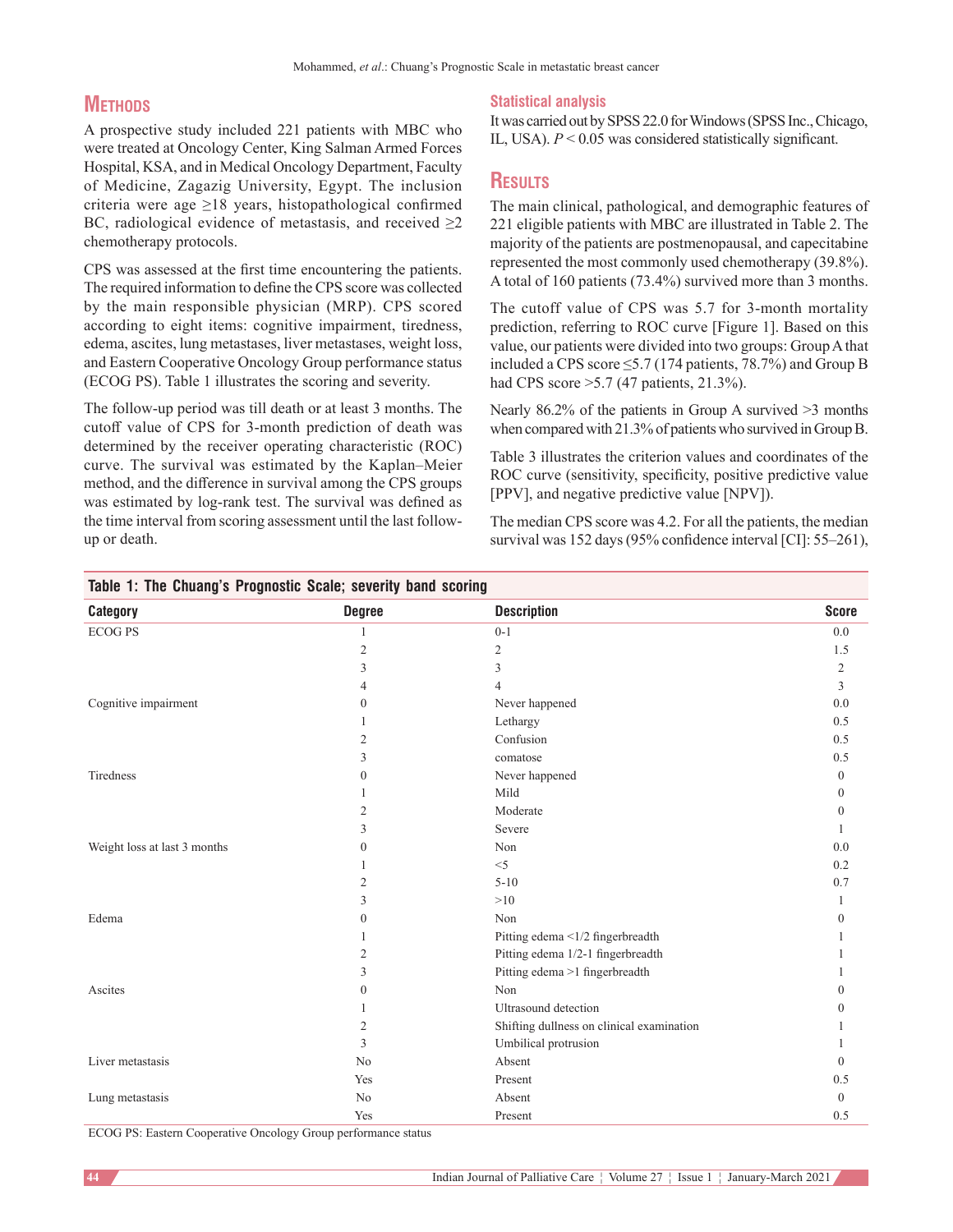#### **Table 2: Characteristics of 221 patients with metastatic breast cancer**

| Category               | Total = 221, $n$ (%) |
|------------------------|----------------------|
| Age (years)            |                      |
| < 60                   | 107 (48.4)           |
| $\geq 60$              | 114(51.6)            |
| Menopause              |                      |
| Premenopausal          | 71 (32.1)            |
| Postmenopausal         | 150 (67.9)           |
| Pathology              |                      |
| <b>IDC</b>             | 180 (81.4)           |
| Non-IDC                | 41 (18.6)            |
| Grade                  |                      |
| T                      | 27 (12.2)            |
| $\mathbf{I}$           | 101 (45.7)           |
| H                      | 93 (42.1)            |
| Hormone status (ER/PR) |                      |
| Negative               | 60(27.1)             |
| Positive               | 161 (72.9)           |
| Her-2                  |                      |
| Negative               | 181 (81.9)           |
| Positive               | 40(18.1)             |
| Ki-6                   |                      |
| Low                    | 70 (31.7)            |
| High                   | 151 (68.3)           |
| Type of chemotherapy   |                      |
| Capecitabine           | 88 (39.8)            |
| Carboplatin            | 47(21.3)             |
| Taxane                 | 36(16.3)             |
| Anti-HER-2 therapy     | 32 (14.5)            |
| Eribulin               | 18(8.1)              |
| Bone metastasis        |                      |
| Yes                    | 67 (30.3)            |
| No                     | 154 (69.7)           |
| Lymph node metastasis  |                      |
| Yes                    | 39 (17.6)            |
| No                     | 182 (82.4)           |
| Liver metastasis       |                      |
| Yes                    | 117 (52.9)           |
| N <sub>o</sub>         | 104(47.1)            |
| Lung metastasis        |                      |
| Yes                    | 93 (42.1)            |
| No                     | 128 (57.9)           |
| Survival (months)      |                      |
| $<$ 3                  | 61 (26.6)            |
| >3                     | 160(73.4)            |

ER: Estrogen receptors, PR: Progesterone receptors, IDC: Invasive duct carcinoma

whereas it was 165 days for Group A (95% CI: 77–261) and was 81 days (95% CI: 55–123) for GroupB (*P* = 0.00). Figure 2 shows the Kaplan–Meier curve of Group A and Group B.

## **Discussion**

Although the importance of prognostication in patients with terminal cancer, it is not precise enough. To improve the

## **Table 3: Sensitivity and specificity of Chuang's Prognostic Scale cutoff value of 5.7 for predicting 3-month mortality**

| <b>Category</b> | <b>Percentage</b> | 95% CI    |
|-----------------|-------------------|-----------|
| Sensitivity     | 97.6              | 87.4-99.9 |
| Specificity     | 98.3              | 95.2-99.7 |
| <b>PPV</b>      | 93.2              | 81.6-97.7 |
| <b>NPV</b>      | 99.4              | 96.2-99.9 |
|                 |                   |           |

PPV: Positive predictive value, NPV: Negative predictive value, CI: Confidence interval



**Figure 1:** The prediction of 3-month mortality using the Chuang's Prognostic Scale using receiver operating characteristic curve

survival estimation, researchers attempted to incorporate different prognostic factors to utilize models that enable physicians to apply in those subtypes of patients. The rational of prognostication improvement is to give patients a clear data about their anticipated survival to allow them the freedom to choose the treatment category (palliative, disease directed, or combined) based on the medical and social information.<sup>[6]</sup>

CPS is a simple clinical and radiological score developed to predict the survival in patients with terminal cancer. The median OS was 13 days. The PPV was 0.76 and the NPV was 0.71 when the used cutoff score was  $\geq$ 3.5 to predict survival <2 weeks, while it was 0.75 and 0.7, respectively, when the cutoff score was  $\geq 6.0$  to predict survival <1 week.<sup>[5]</sup>

Moreover, CPS was evaluated on 61 patients with advanced cancer to predict in-hospital mortality and reported that, the median survival was 118 days in patients with low scores. These results reflect the possibility of applying this score in advanced nonterminal cancer patients.[7]

In a prospective study that included 36 patients with metastatic colorectal cancer receiving PSCP, CPS was used to divide the patients into two groups based on the cutoff value which was 5. The authors reported that patients with a high score (>5) were associated with poor survival (61 days) compared with 149 days for those with CPS  $\leq 5$ .<sup>[8]</sup>

Among a systematic review, Ter Veer *et al*. evaluated seven prognostic tools (Palliative Prognostic Score,